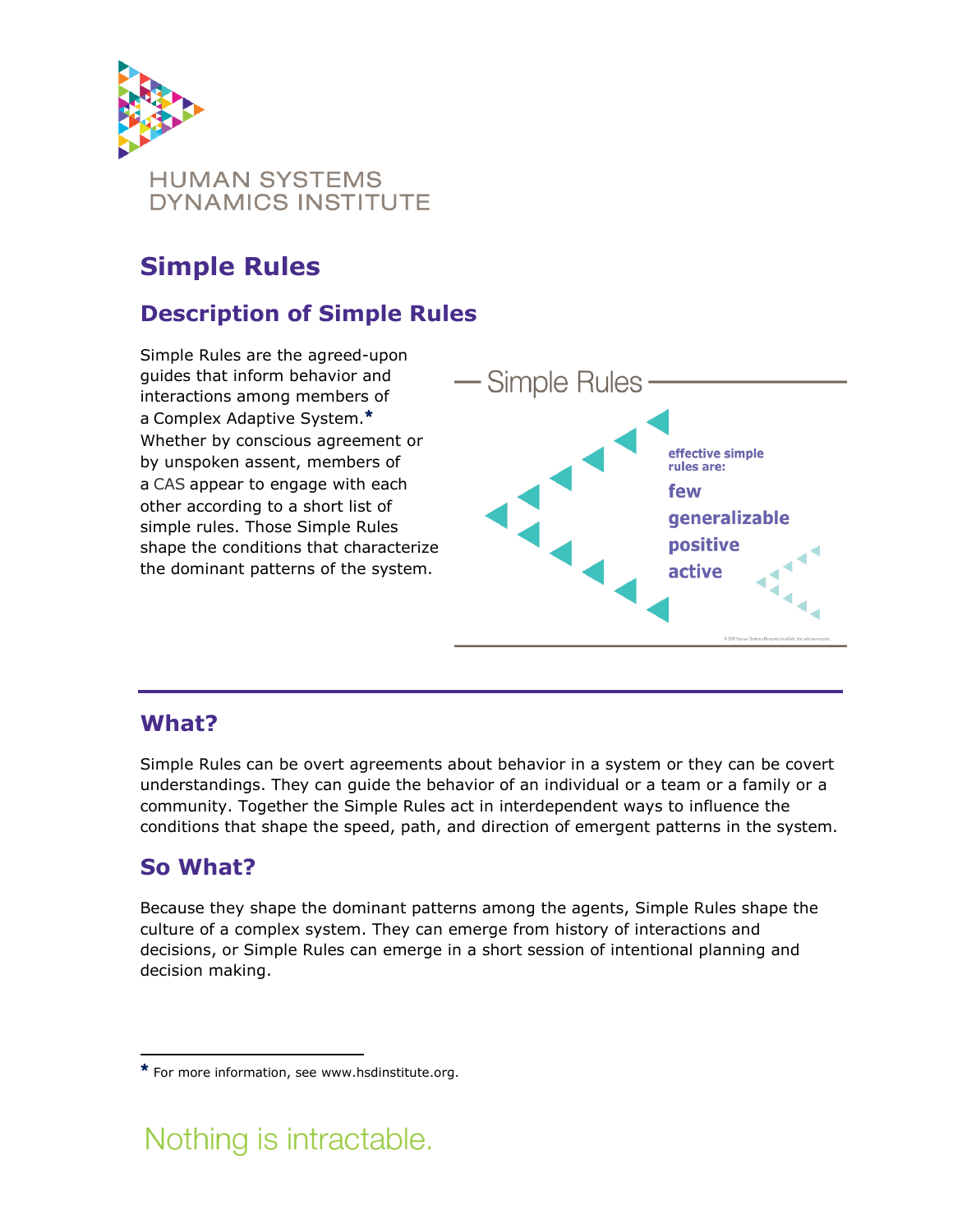#### **Now What?**

Teams can use Simple Rules in a number of ways.

- ► They can come together and agree on the patterns they want and establish Simple Rules they believe will shape those patterns.
- ► They can review their work together retrospectively to identify the unspoken Simple Rules that may be in effect. Then the team can choose to continue with the Rules that shape patterns they want, and find new Rules to shape patterns they want to improve.



Simple Rules 30JUL19 Page 2 of 6

©2016.Human Systems Dynamics Institute. Use with permission.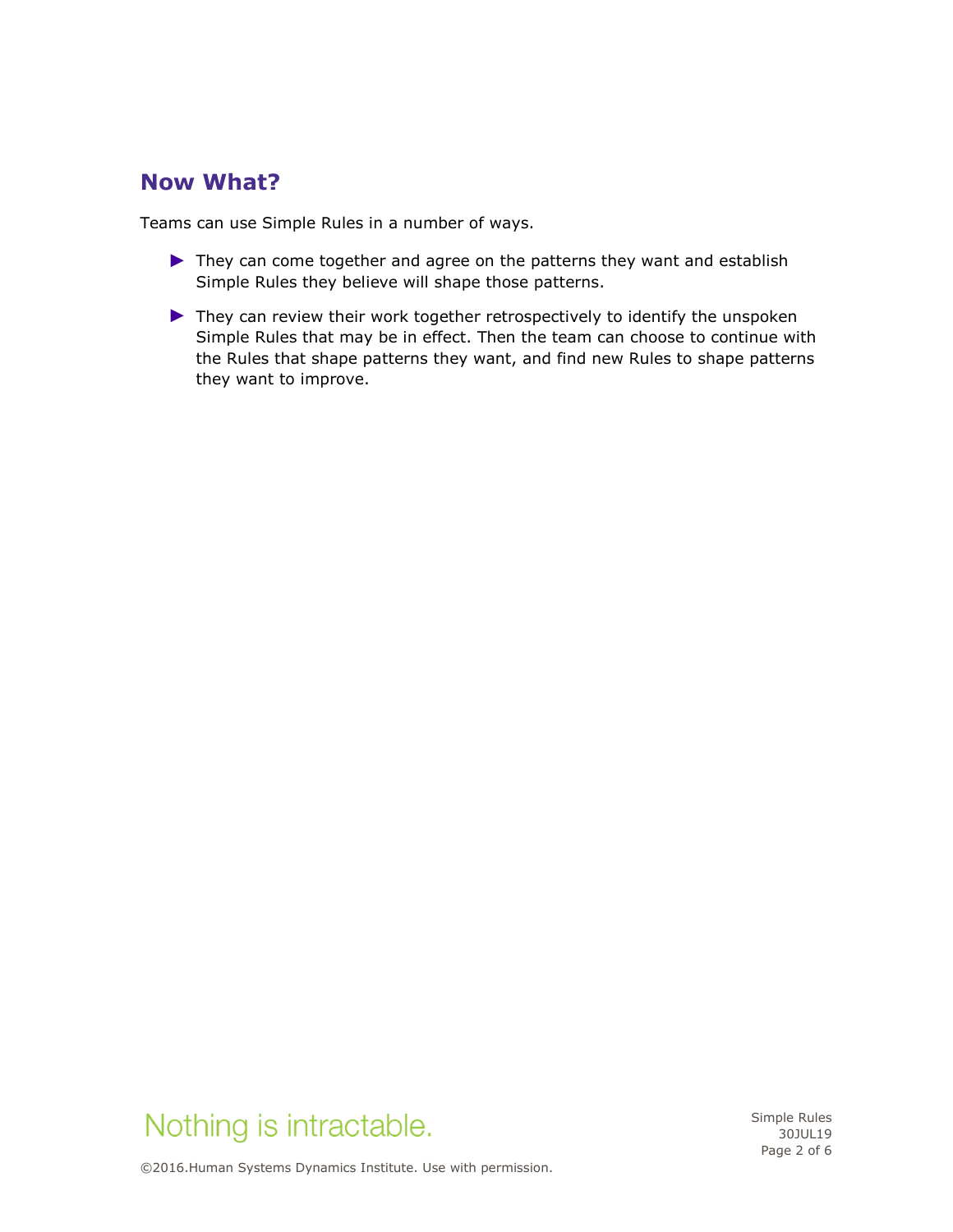

## **Simple Rules**

### **What is the Purpose of Simple Rules?**

Simple Rules are agreements that inform behavior, so a diverse group can function as one. They set conditions that shape the emergent patterns as a group self-organizes. The rules may emerge from covert or overt agreements among the players, and they inform decisions and actions to create coherence across the whole.

Families, organizations, and communities establish Simple Rules as they learn to live, work, and play together. Sometimes Simple Rules are codified through laws, regulations, contracts, or other formal means. At the same time Simple Rules can be unspoken, passing from person to person and generation to



generation by the traditions and expectations that help people know how to belong and fit within the Simple Rules' cultural patterns.

The Human Systems Dynamics Institute uses a set of Simple Rules to define our culture—one that is aimed at ensuring resilience and coherence for individuals, groups, and our network as a whole. Employees, board members, network Associates, and interested colleagues around the globe experience these Simple Rules to shape the core patterns of the Institute. Our Simple Rules and their definitions appear below.

- ► **Teach and learn in every interaction** Stand together in inquiry, exploring ideas, building shared meaning, and learning from and with others. Share what you know and remain open to new ideas, deeper insights, and broader perspectives.
- ► **Give and get value for value** Build balanced relationships where each individual or group gets what is needed, and each is allowed to contribute as they can. Negotiate differences with questions that increase individual and collective resilience.

# Nothing is intractable.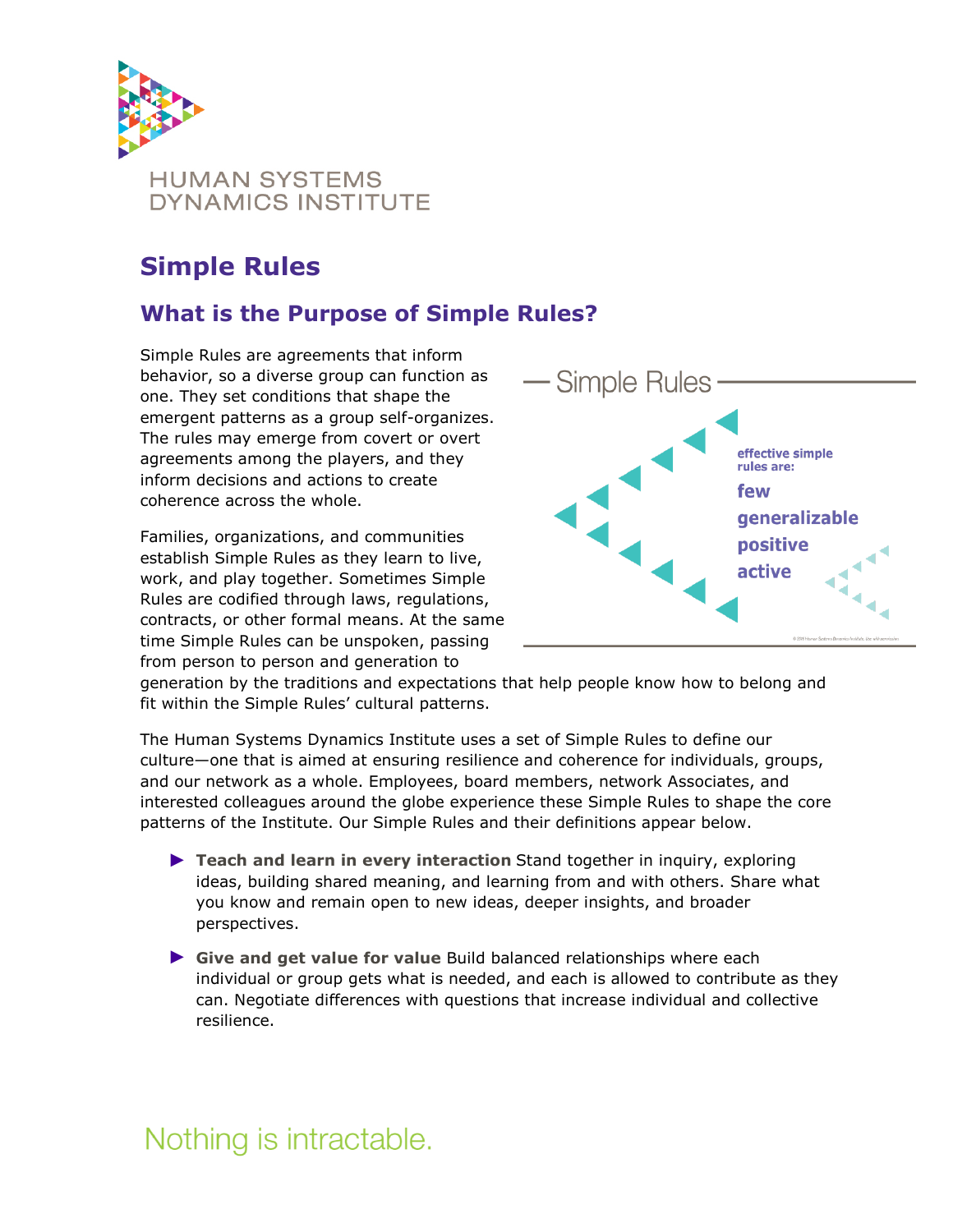- ► **Search for the true and the useful** Ensure that solutions and questions address real-world complexity. Check for truth in what you see and hear; seek usefulness in what you learn. Question assumptions and subjective truths at all scales.
- ► **Attend to the whole, part, and greater whole** See linkages and connections across systems. Recognize forces and influences in all areas. While global issues shape conditions in your world, know that change is driven by person-to-person interactions.
- ► **Engage in joyful practice** Recognize the value of engagement and commitment. Understand how joyful practice emerges when individuals and groups engage in work they love, know their contribution to success of the greater whole, and know their contributions are valued.
- ► **Share your HSD story** Be explicit in your use of Pattern Logic to see, understand, and influence patterns. Use what you know to contribute to adaptive capacity in the systems where you live, work, and play. Share what you learn as you explore the options and opportunities of using HSD.

#### **So What Can You Do to Use Simple Rules?**

Simple Rules establish the conditions that give rise to patterns in the system. They can be covert agreements that emerge over time in a system, creating its culture. Often new leaders come into a system and state their intention to change the culture and "create a new world" for the workers, stakeholders, and customers. The problem is that unless intentional steps are taken to uncover and change the existing Simple Rules that hold those patterns in place, no amount of leadership command will change the system-wide patterns. Simple Rules can be used retrospectively to understand what shaped the conditions to generate whatever patterns are currently in the system.

On the other hand, Simple Rules can be used prospectively to shape a desired future. Groups can identify patterns they want to generate and define Simple Rules that seem most likely to help them generate those patterns. What is critical in establishing systemwide patterns is that everyone has to use a shared set of Simple Rules at all levels of decision making and action. This requires a shared understanding of what the Rules mean and agreements to use the Rules to make decisions.

Simple Rules are different from the norms we name for meetings and short-term interactions because they are intended to be more generally applied and not time bound. They are also different from values and beliefs because they are about action. They start with a verb, so they inform action.

# Nothing is intractable.

Simple Rules 30JUL19 Page 4 of 6

©2016.Human Systems Dynamics Institute. Use with permission.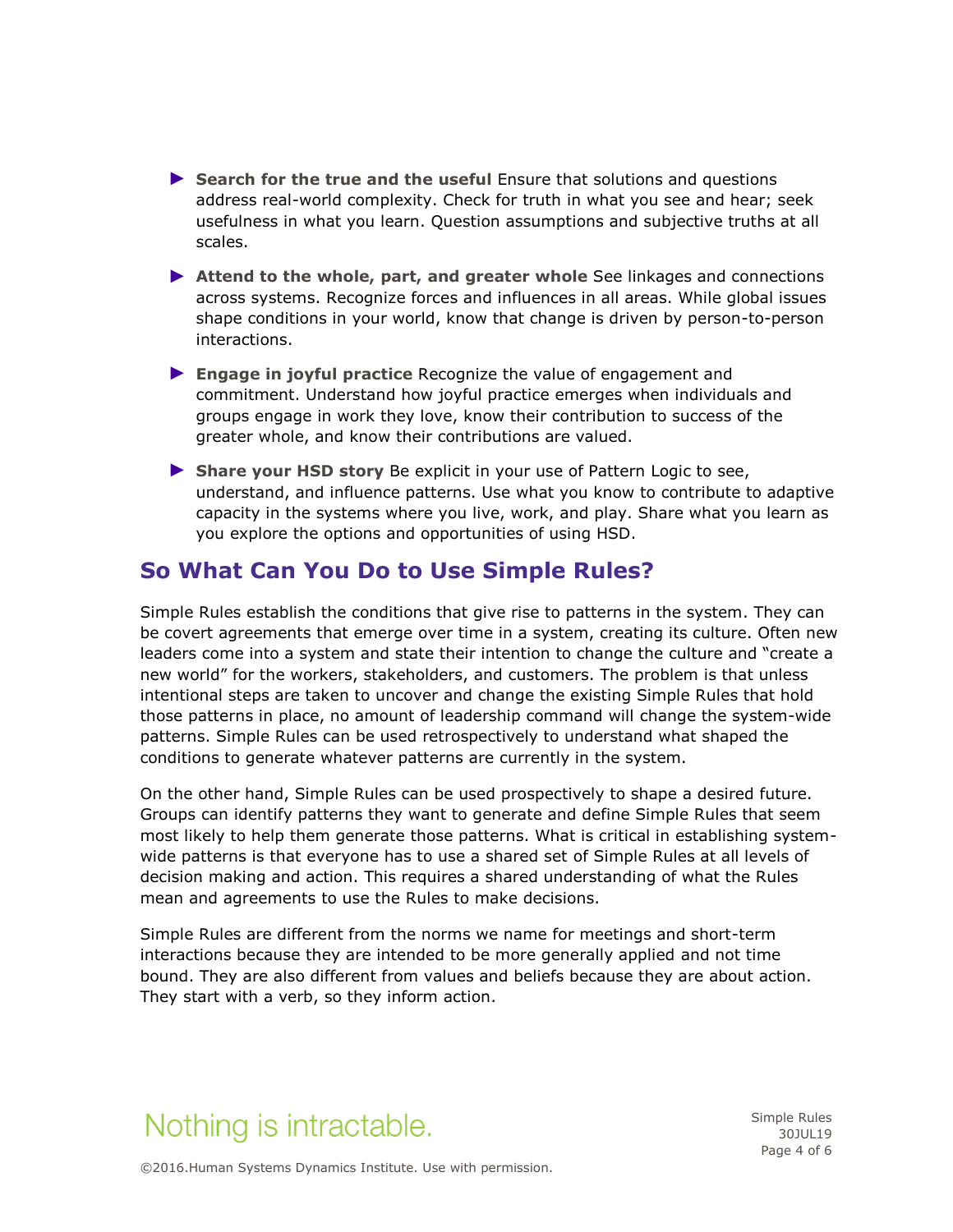#### **Now What Can You Do to Create Simple Rules in Your System?**

You can use Simple Rules in your system to shape the future.

- ► Name the dominant patterns in your system. Identify those you want to maintain and those you want to change.
- ► Work with others to develop a set of Simple Rules that will help to shape those patterns you want. Remember the rules about Simple Rules. They are:
	- $\triangleright$  Few in number (never more than about 7, preferably 5 is ideal).
	- $\triangleright$  General statements that apply in any situation and to everyone across the system.
	- $\triangleright$  Always stated in the positive.
	- $\triangleright$  Always begin with action verbs.
- ► Find ways to embed Simple Rules in your own system. The following suggestions can help you do that.
	- $\triangleright$  Discuss among yourselves what the Rules look like and what they do not look like*. In systems where they have adopted Simple Rules, we work with different departments to explore what the Rules look like in their areas. We encourage individuals to consider what the Simple Rules mean to them personally and professionally.*
	- $\triangleright$  Take one each week to focus on in meetings and conversations.
		- *One CEO we worked with put one Simple Rule as a footer in her executive team agenda format. They talked about their work using that as a lens for that week. After having worked through the list, they used all five of their Simple Rules to asses and inform their work together.*
		- *A department head formulates a question about the Simple Rules in every meeting, and each of the participants answers them.*
	- Write the Simple Rules on the wall. *One of our clients has their list of Simple Rules painted as a mural on the wall in their Board Room.*
	- $\triangleright$  Put them in pictures, use them to tell the story of your system. Make sure they are shared across the organization*. One kindergarten teacher we work with helped her students learn and use Simple Rules by using pictures, songs, and children's literature to help them understand patterns of behavior.*

## Nothing is intractable.

Simple Rules 30JUL19 Page 5 of 6